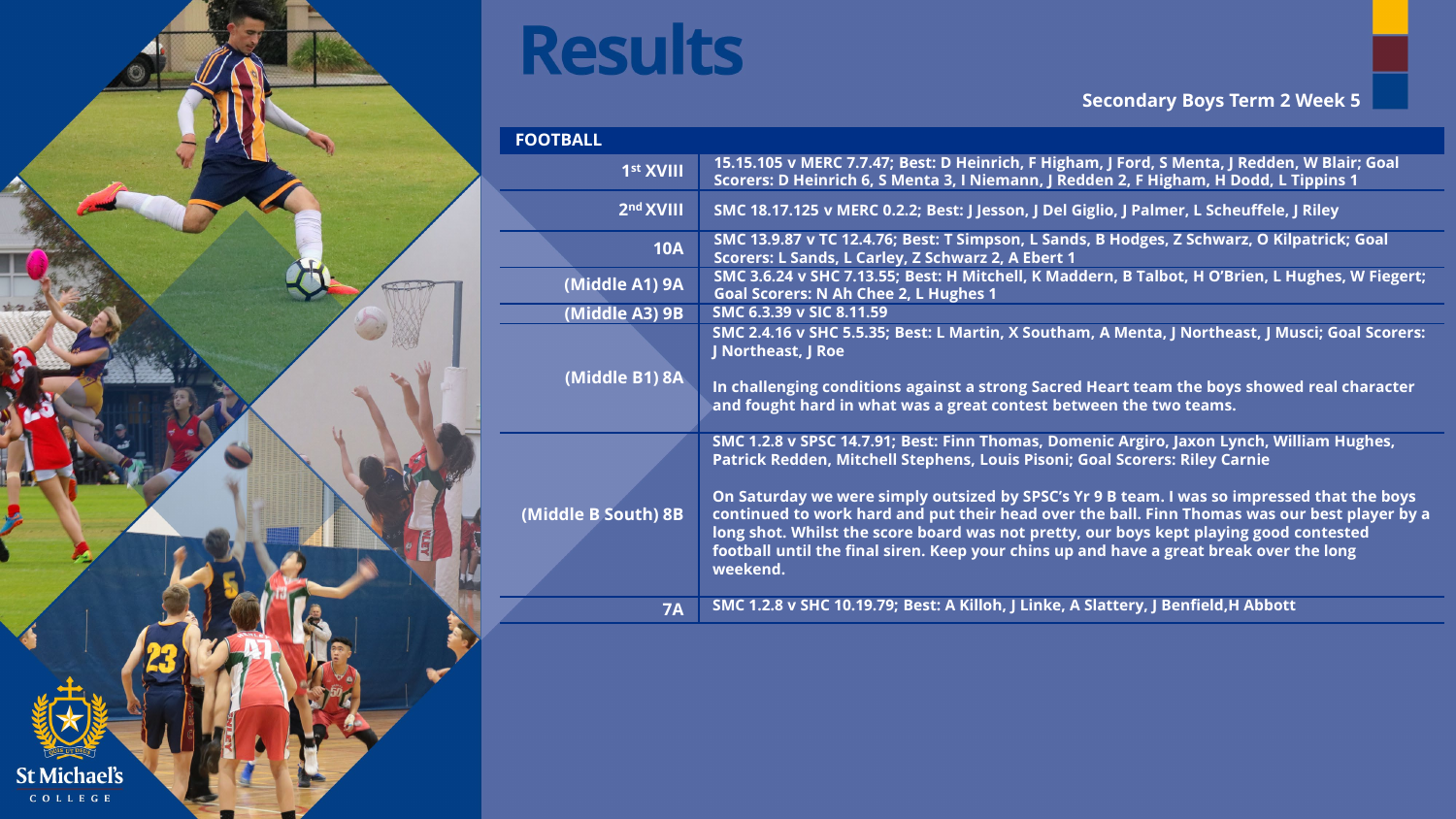

| <b>SOCCER</b>      |                                                                 |
|--------------------|-----------------------------------------------------------------|
| 1 <sup>st</sup> XI | <b>BYE</b>                                                      |
| 2 <sup>nd</sup> XI | SMC 2 v MERC 3; Best; N Scott; Goal Scorers: N Scott 2          |
| <b>10A</b>         | SMC 0 v SPSC 6                                                  |
| <b>Middle A1</b>   | <b>SMC 1 v NAZ 3; Best: R Bennett; Goal Scorers R Bennett 1</b> |
| <b>Middle B1</b>   | SMC 3 v NAZ 4; Best: T Antoniadis; Goal Scorers: T Antoniadis 3 |
| <b>Middle C1</b>   | <b>SMC 3 v NAZ 2; Goal Scorers:</b>                             |
| 7A                 | SMC 6 v NAZ 7                                                   |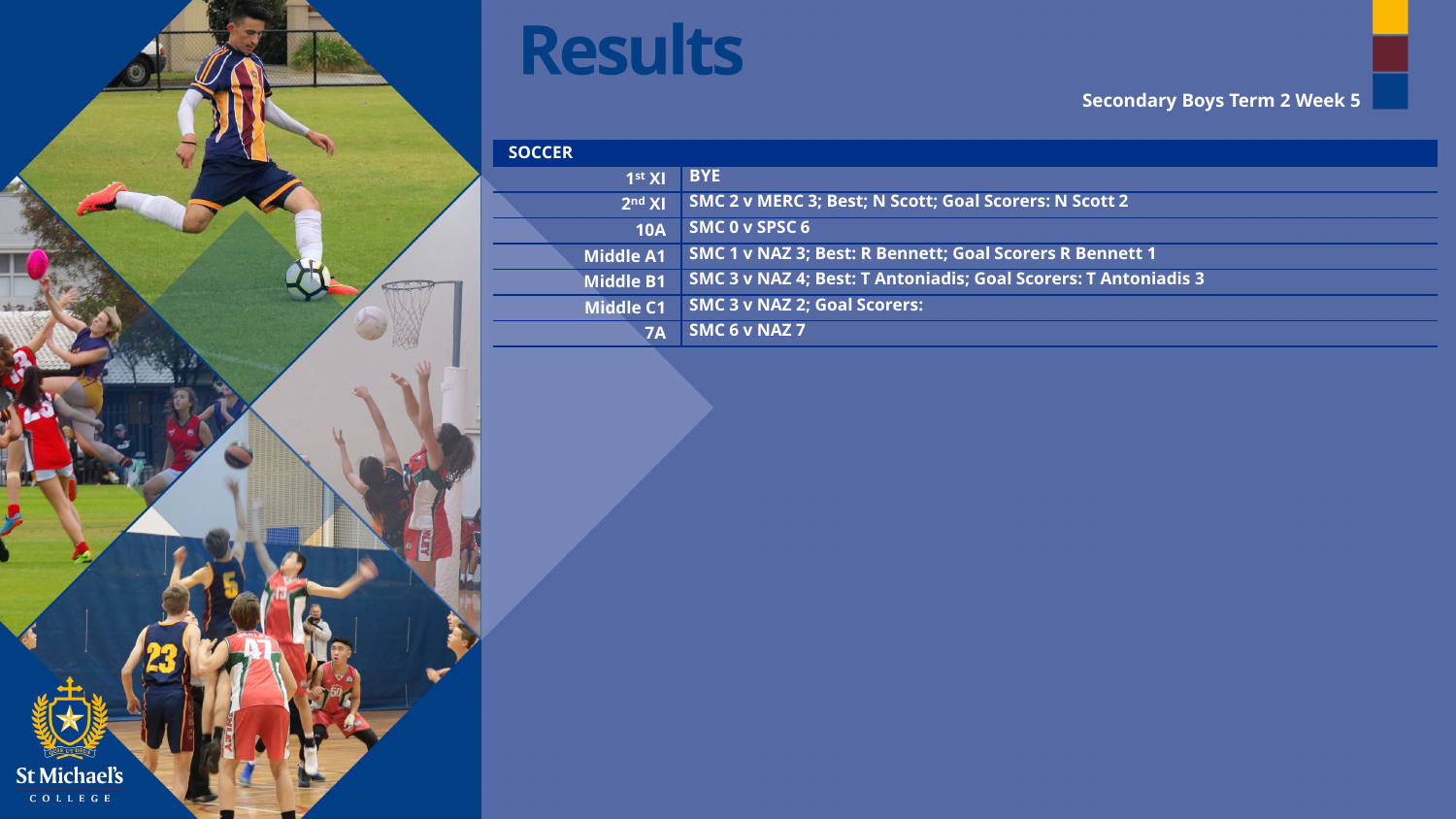

| <b>BASKETBALL</b> |                                                                                                                                                  |  |
|-------------------|--------------------------------------------------------------------------------------------------------------------------------------------------|--|
|                   | SMC 34 v PAC 65; Best: M Lechelt, J Abu Hassan; Goal Scorers: M Lechelt 12                                                                       |  |
| <b>Open A1</b>    | PAC dominated from the jump and took control of the game, our guys didn't give up though as<br>they kept competing. PAC too good.                |  |
|                   | SMC SMC 35 v PAC 42; Best: J Barker, A Farrington                                                                                                |  |
| <b>Open B1</b>    | Similar to the C's, PAC controlled tribe game early and we stuck with it to keep it close and<br>competitive until PAC pulled away late.         |  |
|                   | SMC 32 v PAC 39; Best: K Vracic, J Ucinek                                                                                                        |  |
| Open C1           | PAC jumped out to a great start, our guys didn't quit and fought back late to make it a great game.<br>PAC proved too good and deserved the win. |  |
| <b>Middle A1</b>  | SMC 70 v PAC 31; Best: D Annese, C Williamson                                                                                                    |  |
| <b>Middle B1</b>  | SMC 49 v PAC 42; Best: M Beshara                                                                                                                 |  |
| <b>Middle C1</b>  | SMC 32 v PAC 47; Best: S Upton                                                                                                                   |  |
| <b>Year 7(1)</b>  | SMC 25 v CAB 22; Best: L Ellul, S Ho, R Botha                                                                                                    |  |
| <b>Year 7(2)</b>  | SMC 28 v CAB 26; Best: T Piwen, M Bauer, K Van Bovoche                                                                                           |  |